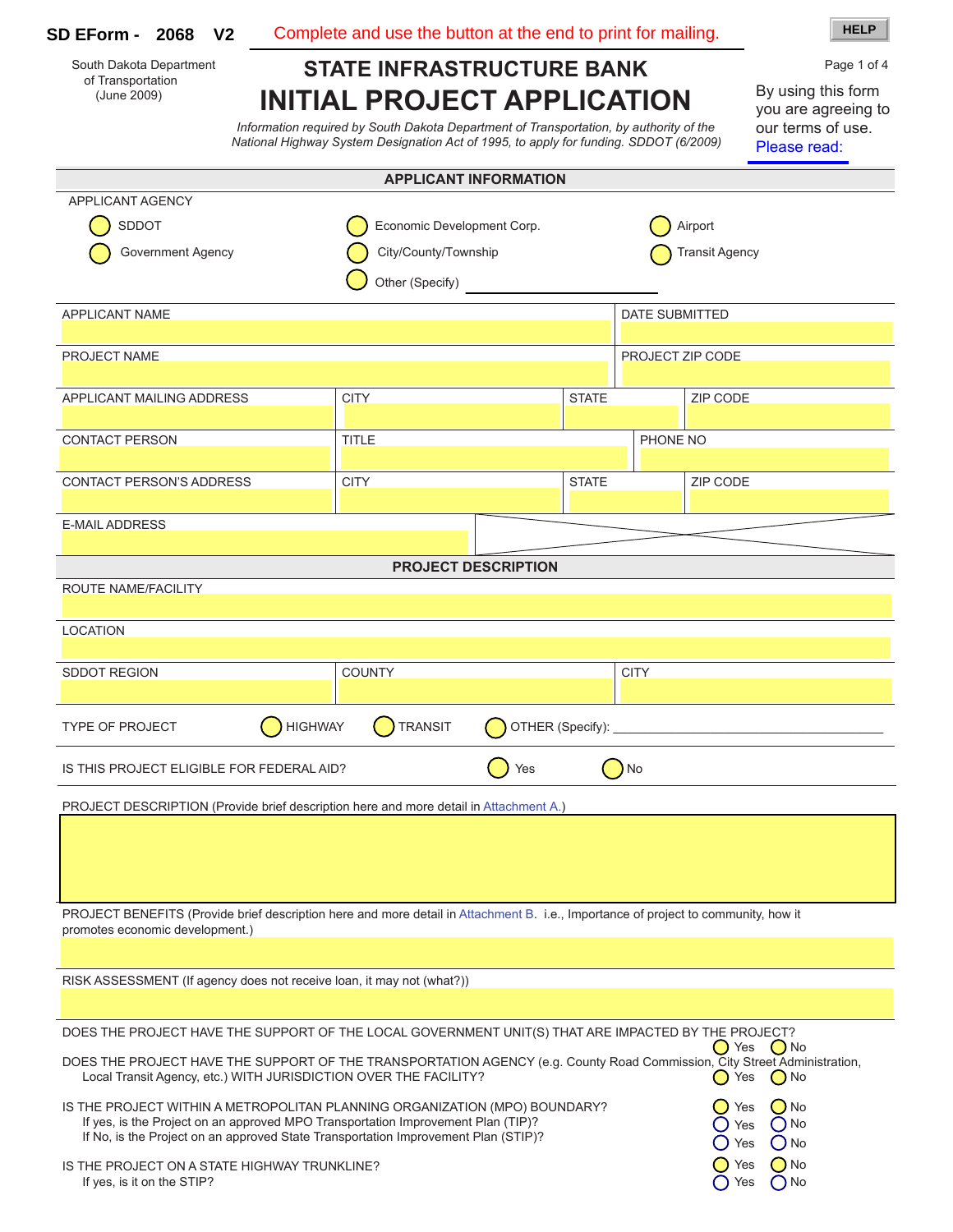| Page 2 of 4 |
|-------------|
|-------------|

|                                                                                                                                                                                                        | <b>FRUJEVI FINANVING</b>                                                                                                   |                                                                                                                                                                                                                                              |  |  |  |
|--------------------------------------------------------------------------------------------------------------------------------------------------------------------------------------------------------|----------------------------------------------------------------------------------------------------------------------------|----------------------------------------------------------------------------------------------------------------------------------------------------------------------------------------------------------------------------------------------|--|--|--|
| PROJECT STATUS (Please explain current status of the project, e.g. planning, design, project start and completion dates.)                                                                              |                                                                                                                            |                                                                                                                                                                                                                                              |  |  |  |
| ESTIMATE PROJECT CONSTRUCTION TIMELINE                                                                                                                                                                 | START DATE                                                                                                                 | END DATE                                                                                                                                                                                                                                     |  |  |  |
|                                                                                                                                                                                                        |                                                                                                                            |                                                                                                                                                                                                                                              |  |  |  |
| <b>TOTAL PROJECT COST</b>                                                                                                                                                                              |                                                                                                                            | SIB LOAN AMOUNT REQUESTED                                                                                                                                                                                                                    |  |  |  |
| DESCRIBE ANY COSTS THAT MAY NOT BE ELIGIBLE                                                                                                                                                            |                                                                                                                            |                                                                                                                                                                                                                                              |  |  |  |
| PROPOSED PROJECT FINANCING SOURCES (Do not include SIB Repayment Source)                                                                                                                               |                                                                                                                            |                                                                                                                                                                                                                                              |  |  |  |
| STATE INFRASTRUCTURE BANK                                                                                                                                                                              | \$                                                                                                                         | 0.00                                                                                                                                                                                                                                         |  |  |  |
| <b>FEDERAL AID</b>                                                                                                                                                                                     | \$                                                                                                                         | 0.00<br><u> 1980 - Andrea Station Barbara, amerikan per</u>                                                                                                                                                                                  |  |  |  |
| <b>ASSESSMENTS</b>                                                                                                                                                                                     | \$<br><u> 1980 - Andrea Station, amerikansk politik (</u>                                                                  | 0.00                                                                                                                                                                                                                                         |  |  |  |
| <b>USER PAYMENTS/FEES</b>                                                                                                                                                                              | <u> 1980 - Jan Barnett, fransk konge</u><br>\$                                                                             | 0.00                                                                                                                                                                                                                                         |  |  |  |
| <b>LOCAL FUNDS</b>                                                                                                                                                                                     | \$                                                                                                                         | 0.00                                                                                                                                                                                                                                         |  |  |  |
|                                                                                                                                                                                                        | \$<br><u> 1980 - Jan Stein Stein Stein Stein Stein Stein Stein Stein Stein Stein Stein Stein Stein Stein Stein Stein S</u> | 0.00                                                                                                                                                                                                                                         |  |  |  |
|                                                                                                                                                                                                        | TOTAL \$                                                                                                                   | 0.00                                                                                                                                                                                                                                         |  |  |  |
|                                                                                                                                                                                                        |                                                                                                                            |                                                                                                                                                                                                                                              |  |  |  |
| PROPOSED PROJECT FINANCING USES<br>PRELIMINARY ENGINEERING                                                                                                                                             | $\updownarrow$ $\updownarrow$                                                                                              | 0.00                                                                                                                                                                                                                                         |  |  |  |
| <b>DESIGN</b>                                                                                                                                                                                          | \$                                                                                                                         | 0.00<br><u> The Communication of the Communication of the Communication of the Communication of the Communication of the Communication of the Communication of the Communication of the Communication of the Communication of the Commun</u> |  |  |  |
|                                                                                                                                                                                                        | \$                                                                                                                         | 0.00<br><u> 1989 - Johann Harry Harry Harry Harry Harry Harry Harry Harry Harry Harry Harry Harry Harry Harry Harry Harry</u>                                                                                                                |  |  |  |
| RIGHT-OF-WAY ACQUISITION                                                                                                                                                                               |                                                                                                                            | 0.00                                                                                                                                                                                                                                         |  |  |  |
| <b>CONSTRUCTION</b>                                                                                                                                                                                    | \$                                                                                                                         | <u> 1990 - John Harry Harry Harry Harry Harry Harry Harry Harry Harry Harry Harry Harry Harry Harry Harry Harry Harry Harry Harry Harry Harry Harry Harry Harry Harry Harry Harry Harry Harry Harry Harry Harry Harry Harry Harr</u><br>0.00 |  |  |  |
| <b>OTHER</b>                                                                                                                                                                                           |                                                                                                                            | \$<br>0.00                                                                                                                                                                                                                                   |  |  |  |
| <b>OTHER</b>                                                                                                                                                                                           | <u> 1980 - Johann Barbara, martxa alemaniar a</u><br><b>TOTAL \$</b>                                                       | 0.00                                                                                                                                                                                                                                         |  |  |  |
|                                                                                                                                                                                                        |                                                                                                                            |                                                                                                                                                                                                                                              |  |  |  |
| <b>LOAN REPAYMENT TERMS</b>                                                                                                                                                                            | <b>START DATE</b>                                                                                                          |                                                                                                                                                                                                                                              |  |  |  |
| REPAYMENT SOURCE FOR SIB LOAN                                                                                                                                                                          |                                                                                                                            | 0.00                                                                                                                                                                                                                                         |  |  |  |
|                                                                                                                                                                                                        | \$                                                                                                                         | 0.00                                                                                                                                                                                                                                         |  |  |  |
|                                                                                                                                                                                                        | \$                                                                                                                         | 0.00                                                                                                                                                                                                                                         |  |  |  |
|                                                                                                                                                                                                        | TOTAL \$                                                                                                                   | 0.00                                                                                                                                                                                                                                         |  |  |  |
|                                                                                                                                                                                                        | <b>CHECKLIST</b>                                                                                                           |                                                                                                                                                                                                                                              |  |  |  |
| CHECK ALL OF THE FOLLOWING ITEMS THAT ARE ATTACHED:                                                                                                                                                    |                                                                                                                            |                                                                                                                                                                                                                                              |  |  |  |
| ATTACHMENT A - Description of Proposed Project                                                                                                                                                         |                                                                                                                            | ATTACHMENT B - Benefits of Proposed Project                                                                                                                                                                                                  |  |  |  |
|                                                                                                                                                                                                        | <b>CERTIFICATION</b>                                                                                                       |                                                                                                                                                                                                                                              |  |  |  |
| SIGNATURE                                                                                                                                                                                              | <b>TITLE</b>                                                                                                               | DATE                                                                                                                                                                                                                                         |  |  |  |
| Completed Initial Project Application and all applicable attachments may be submitted for initiation of the SIB review process to:                                                                     |                                                                                                                            |                                                                                                                                                                                                                                              |  |  |  |
| State Infrastructure Bank<br>South Dakota Department of Transportation<br>Division of Finance and Management<br>Chris Ott, Transportation Specialist<br>Becker-Hansen Building<br>700 E. Broadway Ave. |                                                                                                                            |                                                                                                                                                                                                                                              |  |  |  |

Pierre, SD 57501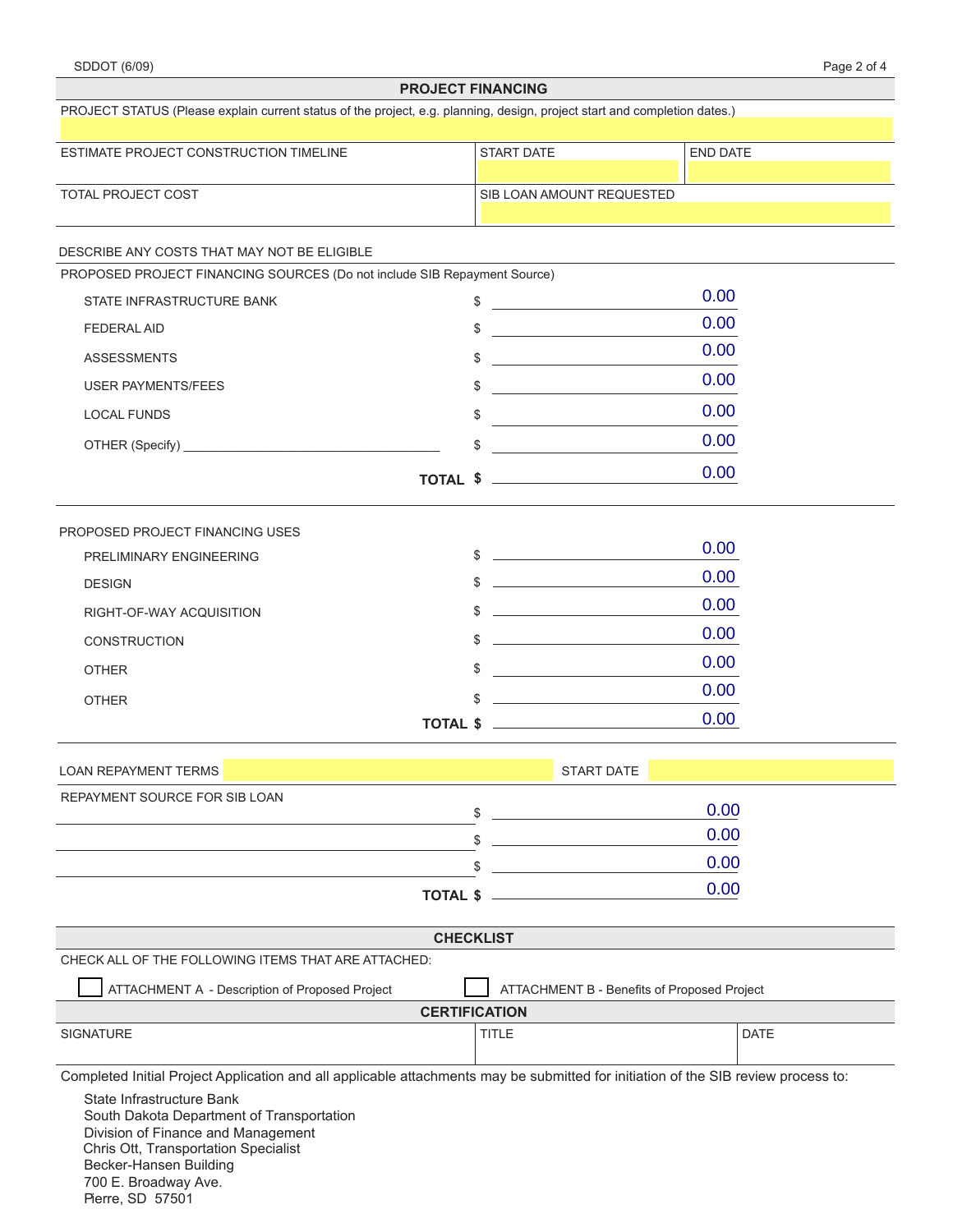## **ATTACHMENT A: DESCRIPTION OF PROPOSED PROJECT**

In your description, include an explanation of the problem that this project is designed to address. Please include a map. Attach additional pages if necessary.